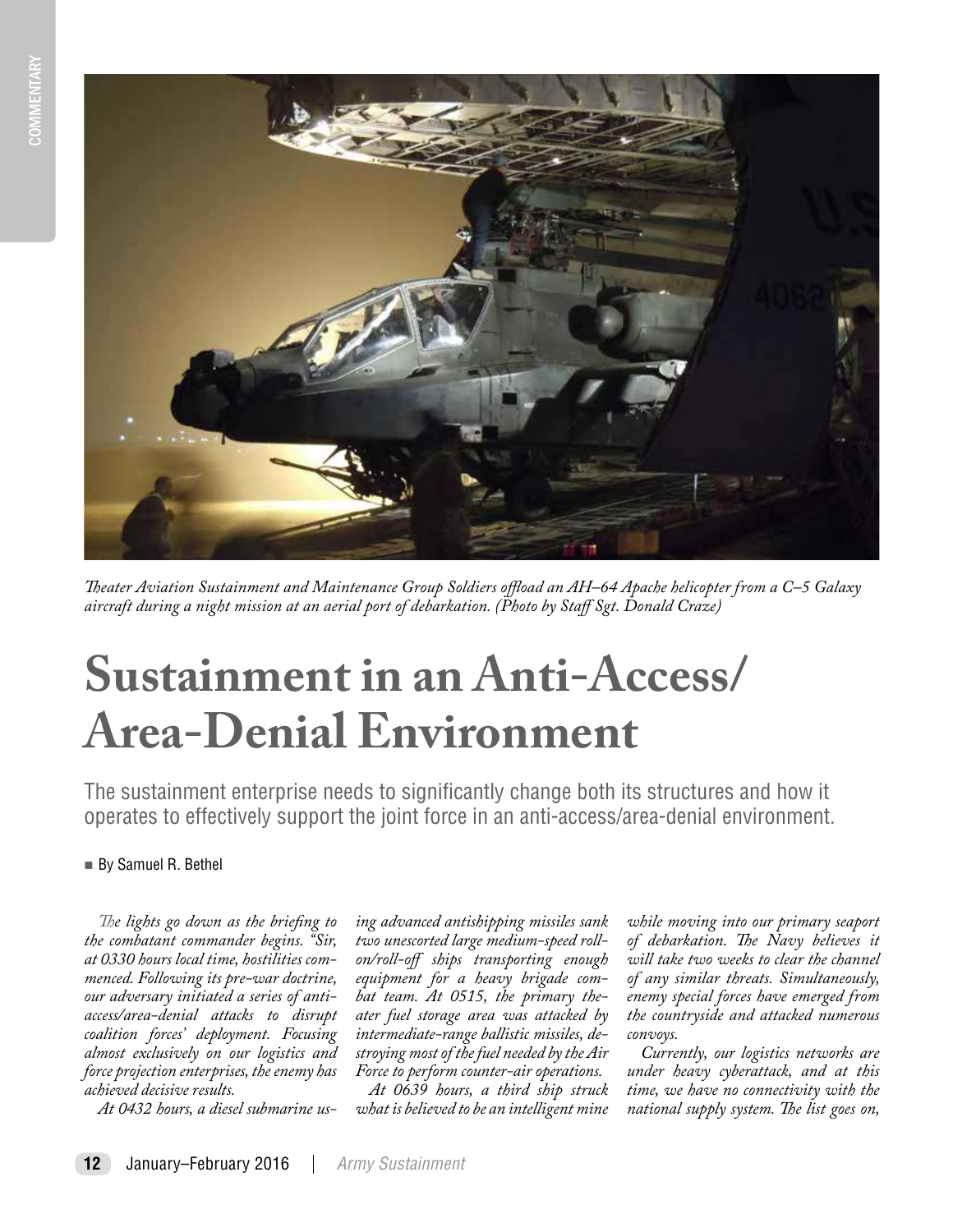*but in summary, our ability to reinforce and support current forces has been all but eliminated. This will preclude any major combat operations until the situation is rectified."*

This scenario is not the script<br>of some Hollywood movie.<br>Potential adversaries are in-<br>vesting billions of dollars into makof some Hollywood movie. Potential adversaries are investing billions of dollars into making that situation a reality. These measures, known collectively as anti-access (A2)/area-denial (AD), will require the sustainment enterprise to significantly change both how it structures its force and how it operates.

The Joint Operational Access Concept defines A2 as "those actions and capabilities, usually long-range, designed to prevent an opposing force from entering an operational area." The concept defines AD as "those actions and capabilities, usually of shorter range, designed not to keep an opposing force out, but to limit its freedom of action within the operational area."

A2 includes a range of military capabilities that affect the sustainment enterprise's ability to deploy the force. These capabilities include submarines and surface combatants equipped with advanced antishipping missiles, smart mines designed to lie dormant for months, advanced anti-aircraft systems, theater ballistic and cruise missiles that can threaten both aerial ports of debarkation (APODs) and seaports of debarkation (SPODs), and cyberattacks against sustainment networks.

AD often exploits the same capabilities as A2, but it focuses primarily on the ability of the sustainment enterprise to support the force. These threats run the gamut of military operations and include cruise and tactical ballistic missile attacks against supply and transportation nodes, hybrid threats (special operations forces and insurgents) that organize attacks against convoys and rear-area activities, and man-portable air-defense systems to interdict and cause attrition to the air lines of communication (LOCs).

# **The A2/AD Threat**

The threat is real. Former Secretary of Defense Robert M. Gates noted in a May 2010 speech to the Navy League, "Potential adversaries are investing in weapons designed to neutralize U.S. advantages—to deny our military freedom of action while potentially threatening America's primary means of projecting power: our bases, sea and air assets, and the networks that support them."

China, Russia, Iran, and North Korea are all investing heavily in A2/AD strategies and capabilities. The use of A2/AD is not restricted to advanced nation states. Even the Lebanese terrorist group Hezbollah has possession of advanced guided missile systems, including SS–N–26 Yakhont anti-ship missiles. Although they are not necessarily aimed at the United States, this advanced A2/AD threat being in the hands of a nonstate actor indicates the widespread nature and relative low cost of implementing an A2/AD strategy.

The Army's experience in both Iraq and Afghanistan demonstrates the vulnerability of supply convoys and troop movements to relatively poorly trained insurgents. This threat will be compounded if executed by highly trained special operations forces.

As a result of A2/AD, the sustainment enterprise will face a heavy threat of cyberattacks. Even poor and technologically unsophisticated nations now possess significant cyberattack capabilities.

The joint force and its supporting sustainment enterprise is hardly powerless in the face of the A2/AD threat. Coping with this new environment will require the joint force to implement five broad strategies: suppression, active defense, dislocation, dispersion, and redundancy. Each of these strategies will profoundly affect how the sustainment enterprise operates and how it is structured.

## **Suppression**

The preferred strategy for defeating the A2/AD threat is the active destruction or suppression of the en-

emy's capability. Destroying the enemy's A2/AD assets requires a large, early deployment of Army, Navy, Air Force, and Marine Corps elements to establish air, maritime, and cyber superiority using a combination of fire and maneuver. These deployments in turn will have to be supported by the sustainment community.

The Army sustainment enterprise, with its requirement to provide support to the other services, particularly the Air Force and Marine Corps, in such diverse specialties as fuel, port operations, and common-user land transportation, remains an integral part of the sustainment effort even if no Army tactical formations are committed.

The requirement to support the counter-A2/AD effort calls for the early deployment of echelons-abovebrigade (EAB) sustainment units. Since most of these units now reside in the Reserve component, the Army must carefully examine the total force to determine the proper balance required to support the early stages of the A2/AD fight.

At the same time, all of the services will have to reexamine the materiel requirements needed during this phase of the battle. As an example, the need for such items as the MGM–140 Army tactical missile system will be much higher in an A2/AD fight than in Iraq and Afghanistan.

Suppression is far from assured. During Operation Desert Storm, despite U.S. air supremacy and the allocation of hundreds of air sorties, Iraq was able to employ Scud tactical ballistic missiles throughout the ground war. In a similar fashion, the United States was never able to fully suppress actions against its LOCs in either Iraq or Afghanistan.

To cope with this reality, the joint force must adopt a combined strategy of active defense, dislocation, dispersion, and redundancy, which, like suppression, will have a decided impact on sustainment.

# **Active Defense**

Active defense, as used in this article, is the kinetic measures used to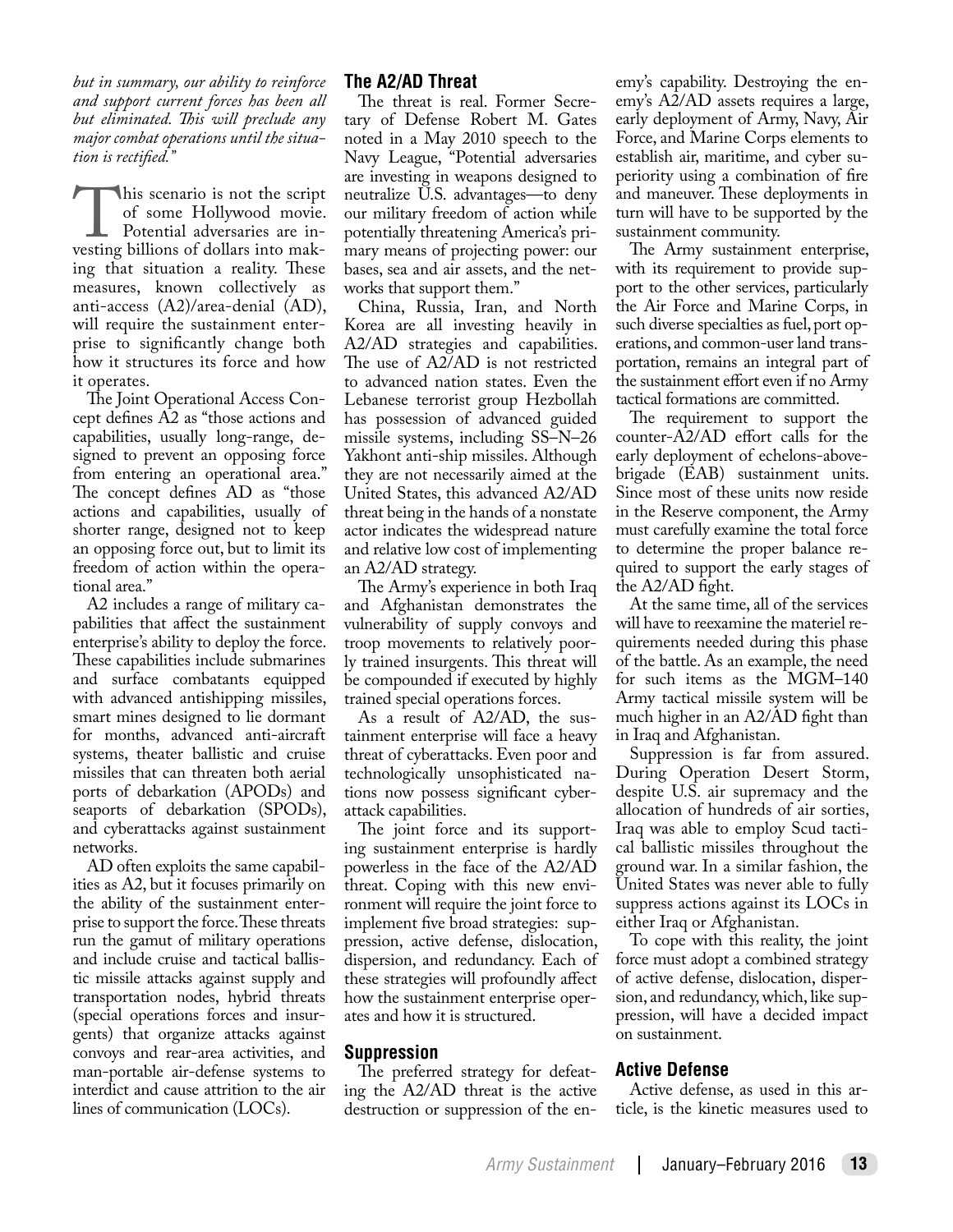defend the force from A2/AD threats. These measures include integrated air defense to defeat the theater missile threat, naval convoy systems to protect ships from submarine and surface combatants, naval countermine warfare to allow freedom of access to critical ports, and enhanced convoy protection to defeat insurgents and special operations forces.

Each of these measures will significantly affect the sustainment effort. Defense of the theater from ballistic and cruise missiles requires the early deployment of air defense artillery (ADA) and the units required to sustain them, which increases the requirement for ready EAB sustainment units. More significant, however, is how ADA asset availability limits the overall concept of support.

In an A2/AD scenario, instead of being limited to the physical capacity of the infrastructure, LOCs will be limited to places that can be defended. Such limitations narrow the options available to the joint force, restricting the flexibility and speed with which it can be deployed and supported. The requirement for naval convoy operations will delay the arrival of materiel as ships are marshaled into protective convoys, thus increasing the requirement for safety stocks to account for the delays caused by convoy operations.

Keeping a higher level of safety stocks on hand will require additional supply units to warehouse the resulting increase. This will increase the requirement for EAB supply units much earlier in the fight, which will add to the need to reevaluate both the total force and its Active-Reserve mix.

Countermine operations will generally slow down the discharge of cargo and, in turn, require increased safety stocks and more supply units to support them. In the worst case, if countermine operations fail, SPODs may have to be temporarily abandoned, driving the joint force to execute a joint logistics over-the-shore operation.

Never the preferred option for the discharge of cargo, joint logistics over-the-shore will further slow the flow of resupply. It will increase the requirement for safety stocks and significantly delay deployment as specialized boats and port support units are deployed to the theater.

The danger to convoys from the threat of insurgents and foreign special operations forces will require the early deployment of dedicated convoy protection assets. Attacks by these hybrid forces may also affect the ability of units in the theater to contract logistics support.

Although contractors have proven effective in Afghanistan and Iraq, they may not be willing to face the danger presented by highly trained special operations forces. They certainly will not be willing to contract their services if protection is not



*Chief Warrant Officer 2 Christopher Ravis, a member of the Ohio National Guard Computer Network Defense Team, practices cyber defense operations during exercise Cyber Shield 2015 on March 20, 2015, at Camp Atterbury, Indiana. (Photo by Staff Sgt. George Davis)*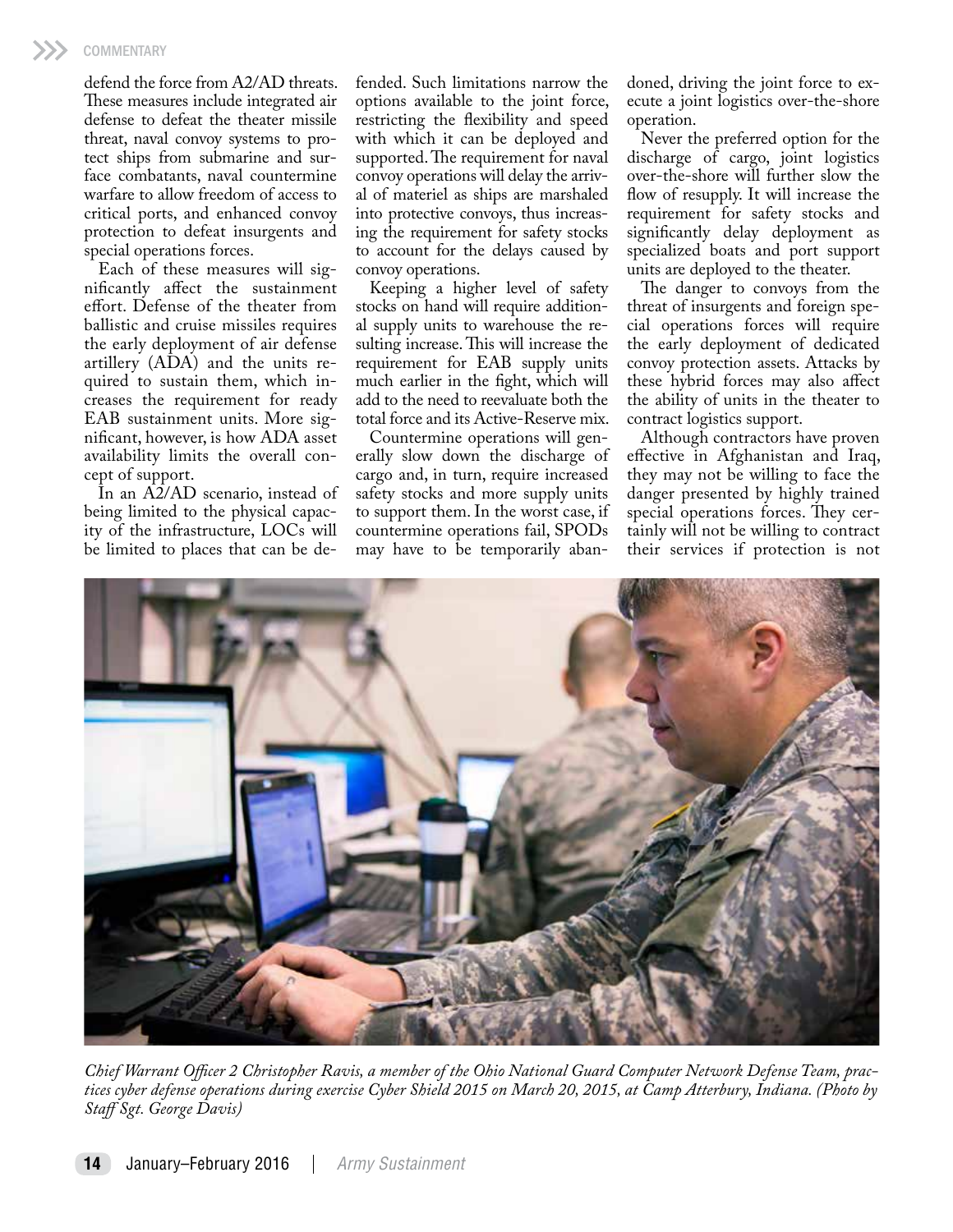

*Sgt. Scott Swain, right, and Sgt. Ricardo Aquino, both supply sergeants for the 2nd Cavalry Regiment's field artillery troop, defend a hilltop as a 16th Sustainment Brigade logistics supply column passes by during exercise Saber Junction 15. (Photo by Capt. Henry Chan)*

provided. In either case, the threat to convoys operating on the LOCs will require more units earlier in the  $f_{\text{low}}$ 

#### **Dislocation**

Supplementing the first two approaches is the passive strategy of dislocation. The threat of longrange ADA systems and tactical ballistic missiles will force the dislocation of strategic airfields, bases, and ports to points farther from the zone of conflict.

For example, The S–400 air defense system recently sold to China by Russia will allow China to strike aerial targets anywhere on the island of Taiwan or in North Korea. The system will also be able to reach targets as far away as India, Vietnam, and South Korea.

To cope with such threats, APODs and flight corridors will need to be displaced farther from the zone of conflict, extending the LOCs. The presence of tactical and ballistic missiles will have a similar impact on the sustainment enterprise. The displacement of APODs, SPODs, and supplies out of range of these missiles will require larger and earlier deployments of EAB transportation units to support the LOCs.

## **Dispersion**

Another passive strategy to deal with the A2/AD threat is the dispersion of both units and materiel. This affects the sustainment enterprise in two ways. First, combat commanders will seek to minimize risk to the force by distributing combat formations over a larger area. Instead of one air base with multiple squadrons, multiple air bases will have one or two squadrons.

Second, instead of having a large concentration of materiel in one place, as seen in Iraq and Afghanistan, materiel will need to be dispersed into smaller, more numerous groups to avoid catastrophic loss. Loss of economy of scale caused by both of these strategies again requires the earlier deployment of a larger number of EAB sustainment units.

#### **Redundancy**

Finally, to cope with the A2/AD threat, the sustainment enterprise must build greater redundancy into its operations. Against a determined, capable A2/AD adversary there will inevitably be losses and delays. Even with our best efforts, interruption of the distribution chain will be inevitable. The sustainment enterprise must increase safety stock quantities at both the unit and wholesale levels to ensure uninterrupted support of combat operations.

For example, brigade combat teams (BCTs) might be required to subsist for days without resupply because of losses of materiel or disruption of the distribution system at the wholesale level. To counter this danger, the amount of materiel carried by the BCT will have to be increased to allow for these periods of isolation.

Increased redundancy requires the deployment of more sustainment units earlier to manage the increase in safety stocks. It also requires an increase in the number of sustain-